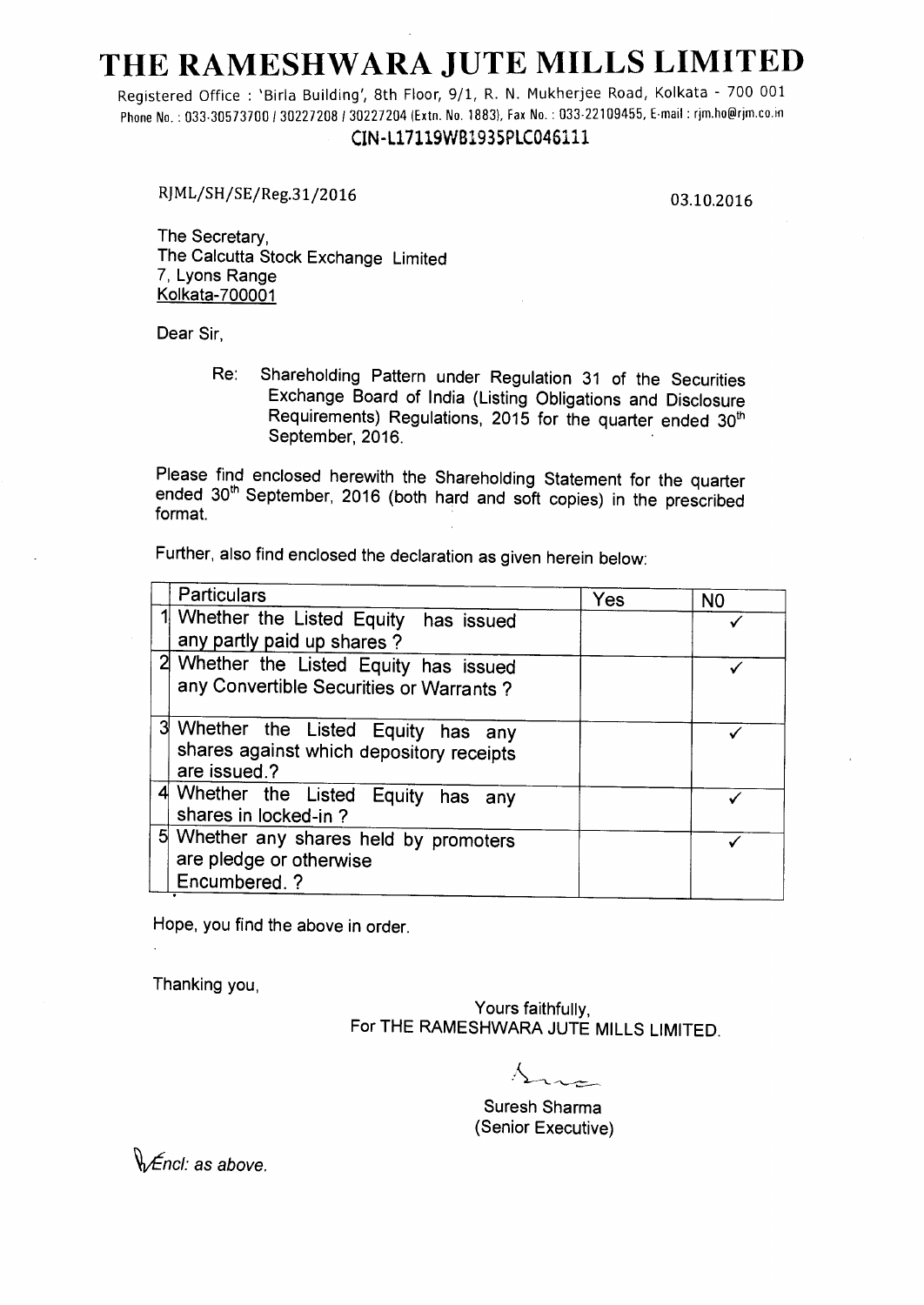### Table 1: Summery Statement - holding of Specified Securities

NAME OF COMPANY : THE RAMESHWARA JUTE MILLS LIMITED

 $\mathcal{A}$ 

 $\mathcal{L}$ 

 $\cdot$  (

 $\epsilon$ 

SCRIP CODE / NAME OF SCRIP : 28093 (CSE) CLASS OF SECURITY : ORDINARY SHARES

REPORT FOR THE QUARTER ENDED : 30th September, 2016

| Category          | Category of     | Nos.of  | No. of fully | No.of         | No. of     | Total nos. | Sharehold-    |              |                      | Number of Voting Rights          |            | No. of                  | Shareholding                    |     | Number of    | No. of     | No. of         |
|-------------------|-----------------|---------|--------------|---------------|------------|------------|---------------|--------------|----------------------|----------------------------------|------------|-------------------------|---------------------------------|-----|--------------|------------|----------------|
| $\vert (1) \vert$ | Shareholder     | share   | paid up      | Jpartiy       | shares     | shares     | ing as a % of |              |                      | held in each class of securities |            | <b>Shares</b>           | as a % assuming                 |     | Locked in    | shares     | equity         |
|                   | (II)            | holders | equity       | paid-up       | underlying | held:      | of total no.  |              |                      | (IX)                             |            |                         | Underlying   full conversion of |     | Shares (XII) | pledged or | shares         |
|                   |                 | (III)   | ishares      | equty         | Depository | $ V  =$    | of shares     |              |                      |                                  |            | Outstanding convertible |                                 | No. | As a         | otherwise  | held in        |
|                   |                 |         | held         | <b>shares</b> | Receipts   | (IV+V+VI)  | (calculated   |              |                      |                                  |            |                         | convertible securities (as a    | (a) | % of         | encumbe-   | demate-        |
|                   |                 |         | (IV)         | held          | (VI)       |            | as per SCRR,  |              | No. of Voting Rights |                                  | Total as a | securities              | percentage of                   |     | total        | rred       | rialised       |
|                   |                 |         |              | (V)           |            |            | 1957)         | Class X      | Class Y              | Total                            | % of Total | (including              | ddiluted share                  |     | shares       | (XIII)     | form           |
|                   |                 |         |              |               |            |            | (VIII)        |              |                      |                                  | Voting     | Warrants)               | capital)                        |     | held         |            | (XIV)          |
|                   |                 |         |              |               |            |            | as a % of     | Rights       |                      |                                  |            | (X)                     | $(Xi) = (Vii) + (X)$ as a       |     | (b)          |            |                |
|                   |                 |         |              |               |            |            | $(A+B+C2)$    |              |                      |                                  |            |                         | $\frac{1}{6}$ of A+B+C2)        |     |              |            |                |
|                   |                 |         |              |               |            |            |               |              |                      |                                  |            |                         |                                 |     |              |            |                |
| (A)               | Promoter &      |         |              |               |            |            |               |              |                      |                                  |            |                         |                                 |     |              |            |                |
|                   | Promoter        |         |              |               |            |            |               |              |                      |                                  |            |                         |                                 |     |              |            |                |
|                   | Group           | 14      | 1,44,700     | $\Omega$      |            | 1,44,700   | 54.39         | 1,44,700     |                      | 1,44,700                         | 1,44,700   | 01                      | 54.39                           | 01  |              |            | $\overline{0}$ |
| (B)               | Public          | 214     | 1,21,356     |               |            | 1,21,356   | 45.61         | 1,21,356     |                      | 1,21,356                         | 1,21,356   | 01                      | 45.61                           | 0   | Οl           |            | $\Omega$       |
| (C)               | Non-promoter -  |         |              |               |            |            |               |              |                      |                                  |            |                         |                                 |     |              |            |                |
|                   | Non-public      |         |              |               |            |            | 01            |              |                      |                                  |            |                         | $\overline{0}$                  | 01  | οI           |            | 0              |
| (C1)              | Shares underly- |         |              |               |            |            |               |              |                      |                                  |            |                         |                                 |     |              |            |                |
|                   | ing DRs         |         |              |               |            |            |               |              |                      |                                  |            |                         |                                 |     |              |            |                |
| (C2)              | Shares held by  |         |              |               |            |            |               |              |                      |                                  |            |                         |                                 |     |              |            |                |
|                   | Employee        |         |              |               |            |            |               |              |                      |                                  |            |                         |                                 |     |              |            |                |
|                   | Trusts.         |         |              |               |            |            |               |              |                      |                                  |            |                         |                                 |     |              |            |                |
|                   | Total :         | 228     | 2,66,056     |               | 0          | 2,66,056   |               | 100 2,66,056 |                      | 2,66,056                         | 2,66,056   | Οİ                      | 100                             | Οl  | 0            | 0          | 0              |

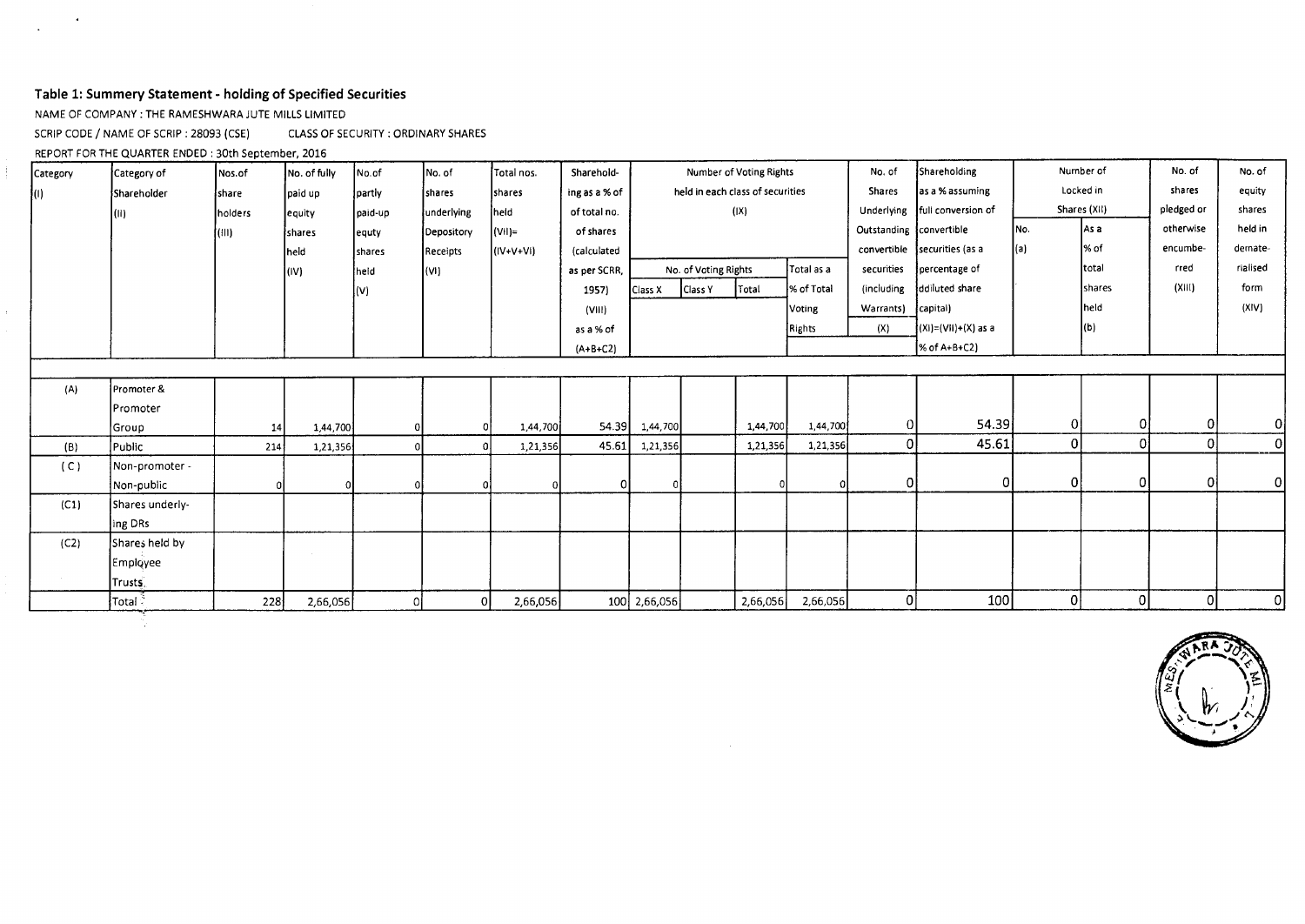#### Table II : Statement showing Shareholding Pattern of the Promoter and Promoter Group

NAMR OF COMPANY: THE RAMESHWARA JUTE MILLS LIMITED

 $\mathcal{A}$ 

in<br>F

 $\overline{1}$ 

 $\tilde{\phantom{a}}$ 

 $\sim$ 

|         | SCRIP CODE/NAME OF SRCIP:            | 28093 (cse)       | CLASS OF SECURITY : ORDINARY SHARES |              |            |            |            |                   | REPORT FOR THE QUARTER ENDED : 30th September, 2016 |                      |                                  |            |               |                       |            |              |                          |              |          |
|---------|--------------------------------------|-------------------|-------------------------------------|--------------|------------|------------|------------|-------------------|-----------------------------------------------------|----------------------|----------------------------------|------------|---------------|-----------------------|------------|--------------|--------------------------|--------------|----------|
|         | Category &                           | lpan.             | No.of                               | No. of fully | Partly     | Nos. of    | Total nos. | Sharehold-        | Number of Voting Rights                             |                      |                                  |            | No. of        | Total Sharehold-      |            | Number of    | Number of shares pledged |              | No. of   |
|         | Name of the                          |                   | share                               | paid up      | paid-up    | shares     | shares     | ing % calcu-      |                                                     |                      | held in each class of securities |            | <b>Shares</b> | ing, as a % assu-     |            | Locked in    | or otherwise encumbered  |              | equity   |
|         | Shareholders                         | (11)              | holder                              | lequity      | leguty     | underlying | held       | lated as per      |                                                     |                      | (1X)                             |            | Underlying    | ming full conver-     |            | Shares (XII) | (XIII)                   |              | shares   |
|         |                                      |                   | (111)                               | share        | shares     | Depository | $(VII)$ =  | <b>SCRR, 1957</b> |                                                     |                      |                                  |            | Outstanding   | sion of conver-       | No.        | l As a       | No                       | As a % of    | held in  |
|         |                                      |                   |                                     |              |            |            | (IV+V+VI)  | as a % of         |                                                     |                      |                                  |            | convertible   | tible securities      | l (a)      | % of         |                          | total shares | demate-  |
|         |                                      |                   |                                     | held         | held       | Receipts   |            |                   |                                                     |                      |                                  |            |               |                       |            |              |                          |              |          |
|         |                                      |                   |                                     | (IVI)        | (V)        | (WI)       |            | $(A+B+C2)$        |                                                     | No. of Voting Rights |                                  | Total as a | securities    | (as a percentage      |            | total        | (a)                      | held         | rialised |
|         |                                      |                   |                                     |              |            |            |            |                   | Class X                                             | Class Y              | Total                            | % of Total | (including    | of diluted share      |            | shares       |                          | (b)          | form     |
|         |                                      |                   |                                     |              |            |            |            | (VIII)            |                                                     | Voting               |                                  | Warrants)  | ca pital)     |                       | held       |              |                          | (X V)        |          |
|         |                                      |                   |                                     |              |            |            |            |                   |                                                     | Rights               |                                  |            |               | $(XI) = (VII)+(X)$ as |            | (b)          |                          |              |          |
|         |                                      |                   |                                     |              |            |            |            |                   |                                                     |                      |                                  |            |               | a % of A+B+C2         |            |              |                          |              |          |
|         |                                      |                   |                                     |              |            |            |            |                   |                                                     |                      |                                  |            |               |                       |            |              |                          |              |          |
| A'(1)   | Indian                               |                   |                                     |              |            |            |            |                   |                                                     |                      |                                  |            |               |                       |            |              |                          |              |          |
| (a)     | Individual/Hindu                     |                   |                                     |              |            |            |            |                   |                                                     |                      |                                  |            |               |                       |            |              |                          |              |          |
|         | Undivided Family                     |                   |                                     | 67,733       |            |            | 67,733     | 25.46             | 67,733                                              |                      | 67,733                           | 67,733     |               | 25.46                 |            |              |                          |              |          |
|         | Name:                                |                   |                                     |              |            |            |            |                   |                                                     |                      |                                  |            |               | 19.17                 | $\sqrt{ }$ |              |                          |              |          |
|         | Chandrakant Birla                    | ADZPB4710C        |                                     | 51,000       | οI         |            | 51,000     | 19.17             | 51,000                                              |                      | 51,000                           | 51,000     |               |                       |            |              |                          |              |          |
|         | Sumangala Devi Birla                 | AEFPB2335A        |                                     | 467          | $\Omega$   |            | 467        | 0.18              | 467                                                 |                      | 467                              | 467        |               | 0.18                  |            |              |                          |              |          |
|         | Sumangala Birla                      | AEFPB2335A        |                                     | 3,733        | οł         |            | 3,733      | 1.4               | 3.733                                               |                      | 3,733                            | 3,733      |               | 1.4                   |            |              |                          |              |          |
|         | Sidharth Kumar Birla                 | <b>AEKPB3109B</b> |                                     | 5,600        |            |            | 5,600      | 2.11              | 5,600                                               |                      | 5,600                            | 5,600      |               | 2.11                  |            |              |                          |              |          |
|         | Vasusri I Jhaver                     | AEFPB3109L        |                                     | 3,600        | οl         |            | 3,600      | 1.35              | 3,600                                               |                      | 3,600                            | 3,600      |               | 1.35                  |            |              |                          |              |          |
|         | .<br>Chandra Lekha Poddar            | AFPPP6447Q        |                                     | 1,333        |            |            | 1,333      | 0.5               | 1,333                                               |                      | 1,333                            | 1,333      |               | 0.5                   |            |              |                          |              |          |
|         | Ganga Somany                         | AWZP59078H        |                                     | 2,000        |            |            | 2,000      | 0.75              | 2,000                                               |                      | 2,000                            | 2,000      |               | 0.75                  |            |              |                          |              |          |
| (b)     | Central Govern-                      |                   |                                     |              |            |            |            |                   |                                                     |                      |                                  |            |               |                       |            |              |                          |              |          |
|         | ment/State                           |                   |                                     |              |            |            |            |                   |                                                     |                      |                                  |            |               |                       |            |              |                          |              |          |
|         | Government(s)                        |                   |                                     |              |            |            |            |                   |                                                     |                      |                                  |            |               |                       |            |              |                          |              |          |
|         | Name:                                |                   |                                     |              |            |            |            |                   |                                                     |                      |                                  |            |               |                       |            |              |                          |              |          |
| $\circ$ | Financial Insti-                     |                   |                                     |              |            |            |            |                   |                                                     |                      |                                  |            |               |                       |            |              |                          |              |          |
|         | tutions/Banks                        |                   |                                     |              |            |            |            |                   |                                                     |                      |                                  |            |               |                       |            |              |                          |              |          |
|         | Name:                                |                   |                                     |              |            |            |            |                   |                                                     |                      |                                  |            |               |                       |            |              |                          |              |          |
| (d)     | Any other                            |                   |                                     |              |            |            |            |                   |                                                     |                      |                                  |            |               |                       |            |              |                          |              |          |
|         | (specify) Bodies Corporate           |                   |                                     | 76,967       |            |            | 76,967     | 28.93             | 76,967                                              |                      | 76,967                           | 76,967     |               | 28.93                 |            |              |                          |              |          |
|         | Name:                                |                   |                                     |              |            |            |            |                   |                                                     |                      |                                  |            |               |                       |            |              |                          |              |          |
|         | Padmavati Investment Limited         | AABCP8632M        |                                     | 38,778       | $\sqrt{2}$ |            | 38,778     | 14.57             | 38,778                                              |                      | 38,778                           | 38,778     |               | 14.57                 |            |              |                          |              |          |
|         | Bharat Arogya & Gyan Mandir          | AAATB3540N        |                                     | 7,933        |            |            | 7,933      | 2.98              | 7,933                                               |                      | 7,933                            | 7,933      |               | 2.98                  | $\sqrt{2}$ |              |                          |              |          |
|         | Nathdwara Inv. Co. Ltd.              | AABCN7830P        |                                     | 6,667        |            |            | 6,667      | 2.51              | 6,667                                               |                      | 6,667                            | 6,667      |               | 2.51                  |            |              |                          |              |          |
|         | Shekhavati Investment & Traders Ltd. | AAEC52321P        |                                     | 4,000        |            |            | 4,000      | 1.5               | 4,000                                               |                      | 4,000                            | 4.000      |               | 1.5                   |            |              |                          |              |          |
|         | Jute Investment Co. Ltd.             | AAACJ6331Q        |                                     | 200          |            |            | 200        | 0.08              | 200                                                 |                      | 200                              | 200        |               | 0.08                  |            |              |                          |              |          |
|         | Central India General Agents Ltd.    | AABCC2197E        |                                     | 19,389       |            |            | 19,389     | 7.29              | 19,389                                              |                      | 19,389                           | 19,389     |               | 7.29                  |            |              |                          |              |          |
|         | Sub-Total (A)(1)                     |                   | 14                                  | 1,44,700     | -ol        |            | 1,44,700   | 54.39             | 1,44,700                                            |                      | 1.44,700                         | 1.44.700   |               | 54.39                 |            |              |                          |              |          |



 $\frac{1}{2} \left( \frac{1}{2} \right) \left( \frac{1}{2} \right) \left( \frac{1}{2} \right)$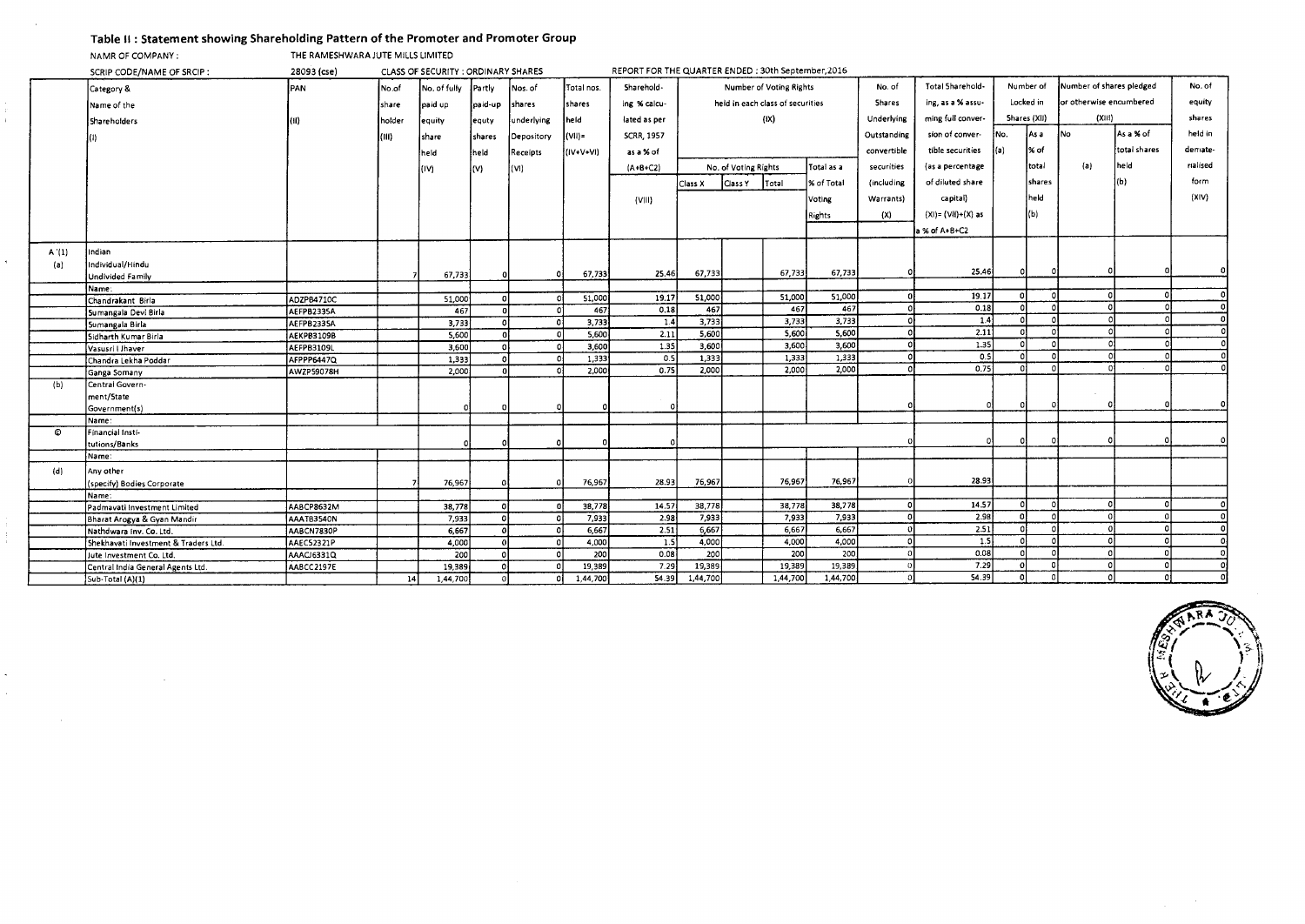| (2) | Foreign                                                                                                                                                                                                             |     |          |  |          |                 |          |          |          |          |   |  |  |
|-----|---------------------------------------------------------------------------------------------------------------------------------------------------------------------------------------------------------------------|-----|----------|--|----------|-----------------|----------|----------|----------|----------|---|--|--|
| (a) | Individuals (Non-                                                                                                                                                                                                   |     |          |  |          |                 |          |          |          |          |   |  |  |
|     | Resident                                                                                                                                                                                                            |     |          |  |          |                 |          |          |          |          |   |  |  |
|     | Individuals/                                                                                                                                                                                                        |     |          |  |          |                 |          |          |          |          |   |  |  |
|     | Foreign                                                                                                                                                                                                             |     |          |  |          |                 |          |          |          |          |   |  |  |
|     | Individuals)                                                                                                                                                                                                        |     |          |  |          |                 |          |          |          |          |   |  |  |
|     | Name:                                                                                                                                                                                                               |     |          |  |          |                 |          |          |          |          |   |  |  |
| (b) | Government(s)                                                                                                                                                                                                       |     |          |  | $\sim$   |                 |          |          |          |          |   |  |  |
|     | Name:                                                                                                                                                                                                               |     |          |  |          |                 |          |          |          |          |   |  |  |
| O   | Institutions                                                                                                                                                                                                        |     |          |  |          |                 |          |          |          |          |   |  |  |
|     | Name:                                                                                                                                                                                                               |     |          |  |          |                 |          |          |          |          |   |  |  |
| (d) | Foreign                                                                                                                                                                                                             |     |          |  |          |                 |          |          |          |          |   |  |  |
|     | Portfolio                                                                                                                                                                                                           |     |          |  |          |                 |          |          |          |          |   |  |  |
|     | Investor                                                                                                                                                                                                            |     |          |  |          |                 |          |          |          |          |   |  |  |
|     | Name:                                                                                                                                                                                                               |     |          |  |          |                 |          |          |          | $\Omega$ | O |  |  |
| (e) | Any other                                                                                                                                                                                                           |     |          |  |          |                 |          |          | $\Omega$ |          |   |  |  |
|     | (specify)                                                                                                                                                                                                           |     |          |  |          |                 |          |          |          |          |   |  |  |
|     | Name:                                                                                                                                                                                                               |     |          |  |          |                 |          |          |          |          |   |  |  |
|     | Sub-Total (A)(2)                                                                                                                                                                                                    |     |          |  |          |                 |          |          |          |          |   |  |  |
|     | Total                                                                                                                                                                                                               |     |          |  |          |                 |          |          |          |          |   |  |  |
|     | Shareholding of                                                                                                                                                                                                     |     |          |  |          |                 |          |          |          |          |   |  |  |
|     | Promoter and                                                                                                                                                                                                        |     |          |  |          |                 |          |          |          |          |   |  |  |
|     | Promoter Group                                                                                                                                                                                                      |     |          |  |          |                 |          |          |          | 54.39    |   |  |  |
|     | $(A)=(A)(1)+(A)(2)$                                                                                                                                                                                                 | -14 | 1,44,700 |  | 1,44,700 | \$4.39 1,44,700 | 1,44,700 | 1,44,700 |          |          |   |  |  |
|     | Details of Shares which remain unclaimed may be given hear along with details such as number of shareholders, outstanding shares held in demat/unclaimed suspense account, voting rights which are frozen etc. N.A. |     |          |  |          |                 |          |          |          |          |   |  |  |
|     | Note:                                                                                                                                                                                                               |     |          |  |          |                 |          |          |          |          |   |  |  |
|     |                                                                                                                                                                                                                     |     |          |  |          |                 |          |          |          |          |   |  |  |
|     | (1) PAN would not be displayed on webhsite of Stock Exchange(s).                                                                                                                                                    |     |          |  |          |                 |          |          |          |          |   |  |  |

(2) The term 'Encumbrance' has the same meaning as assigned under regulation 28(3) of SEER (Substantial Acquisition of Shares and Takeovers) Regulations, 2011.

 $\sim 10$ 

 $\sim 100$ 

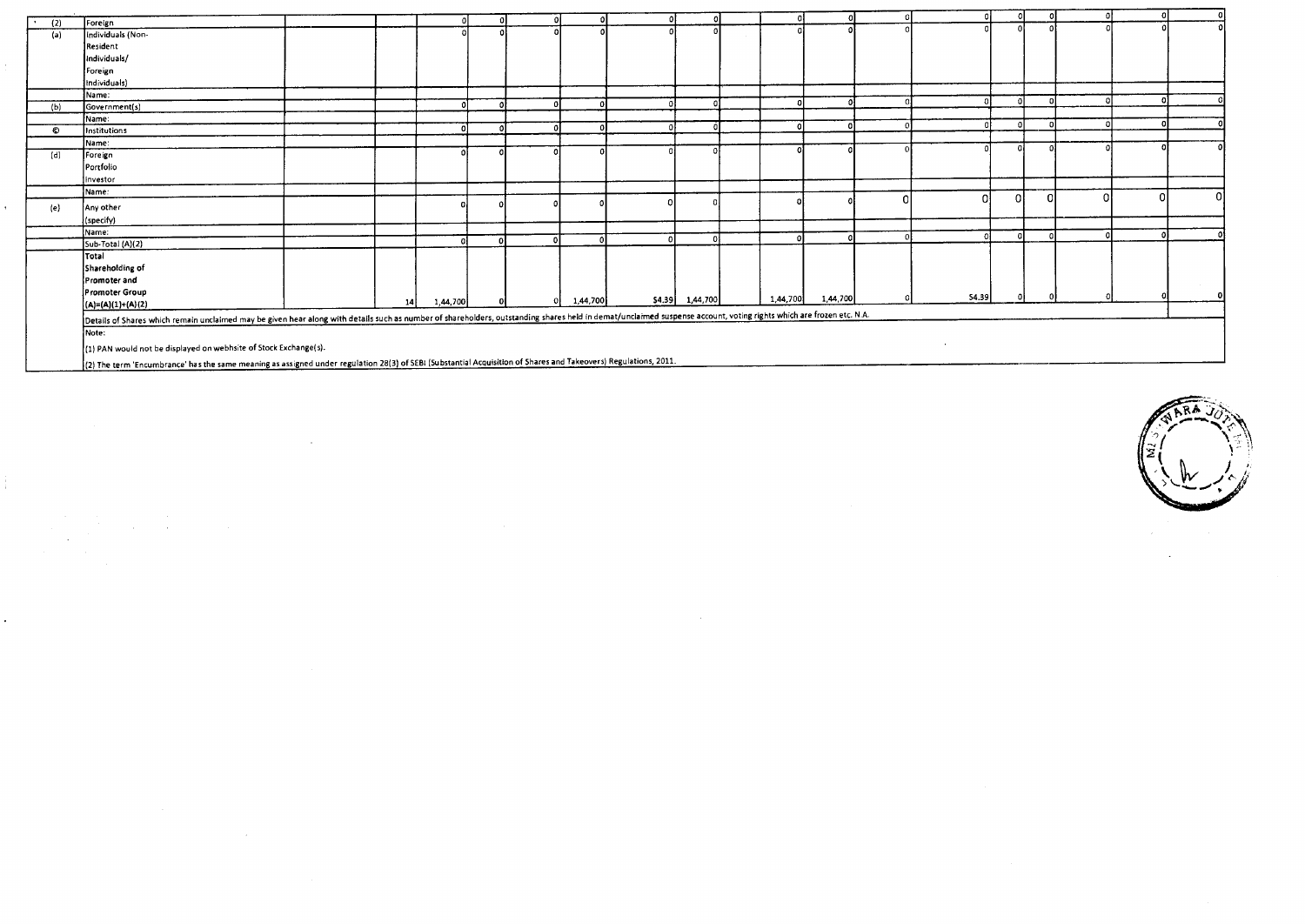#### **Table Ill : Statement showing Shareholding Pattern of the Public Shareholding**

NAMR OF COMPANY : THE RAMESHWARA JUTE MILLS LIMITED

 $\mathbf{r}$ 

SCRIP CODE/NAME OF SRCIP : 28093 (cse) CLASS OF SECURITY : ORDINARY SHARES REPORT FOR THE QUARTER ENDED : 30th September,2016

|     | Category &                | PAN  | Nos.of  | No. of fully | Partly   | No. of     | Total nos. | Sharehold-        | Number of Voting Rights |                                  |             |               | No. of      | Total Sharehold-  |              | Number of | Number of shares pledged |              | No. of   |
|-----|---------------------------|------|---------|--------------|----------|------------|------------|-------------------|-------------------------|----------------------------------|-------------|---------------|-------------|-------------------|--------------|-----------|--------------------------|--------------|----------|
|     | Name of the               |      | share   | paid up      | paid-up  | shares     | shares     | ing % calcu-      |                         | held in each class of securities |             |               | Shares      | ing, as a % assu- | Locked in    |           | or otherwise encumbered  |              | equity   |
|     | Shareholders              | (11) | holders | equity       | [equty   | underlying | held       | lated as per      |                         |                                  | (IX)        |               | Underlying  | ming full conver- | Shares (XII) |           | (X I)                    |              | shares   |
|     |                           |      |         |              |          |            | $=$ (IV)   | <b>SCRR, 1957</b> |                         |                                  |             |               | Outstanding | sion of conver-   | No           | lAs a     | No. (Not                 | As a % of    | held in  |
|     | m                         |      | (III)   | shares       | shares   | Depository |            |                   |                         |                                  |             |               |             |                   |              |           |                          |              |          |
|     |                           |      |         | held         | held     | Receipts   | (IV+V+VI)  | as a % of         |                         |                                  |             |               | convertible | tible securities  | (a)          | % of      | applicable)              | total shares | demate-  |
|     |                           |      |         | (IV)         | (V)      | (VI)       |            | $(A+B+C2)$        |                         | No. of Voting Rights             |             | Total as a    | securities  | (as a percentage  |              | total     | '(a)                     | held (Not    | rialised |
|     |                           |      |         |              |          |            |            |                   | Class X                 | Total<br>Class Y                 |             | % of Total    | (including  | of diluted share  |              | shares    |                          | applicable)  | form     |
|     |                           |      |         |              |          |            |            | (VIII)            |                         |                                  |             | Voting        | Warrants)   | capital)          |              | held      |                          | (b)          | (X V)    |
|     |                           |      |         |              |          |            |            |                   |                         |                                  |             |               |             |                   |              |           |                          |              |          |
|     |                           |      |         |              |          |            |            |                   |                         |                                  |             | <b>Rights</b> | (X)         | (X1)              |              | (Ы)       |                          |              |          |
|     |                           |      |         |              |          |            |            |                   |                         |                                  |             |               |             |                   |              |           |                          |              |          |
| (1) | Institutions              |      |         |              |          |            |            |                   |                         |                                  |             |               |             |                   |              |           |                          |              |          |
| (a) | Mutual Funds              |      |         | ΩI           |          |            |            | .ni               | -ol                     |                                  | $\Omega$    | $\Omega$      | ٥l          |                   | $\Omega$     |           | n                        | n.           |          |
|     | Name:                     |      |         |              |          |            |            |                   |                         |                                  |             |               |             |                   |              |           |                          |              |          |
| (b) | Venture Capital           |      |         | -ni          | f.       | n          |            |                   | n                       |                                  |             |               |             | $\Omega$          |              |           | n                        |              |          |
|     | Funds                     |      |         |              |          |            |            |                   |                         |                                  |             |               |             |                   |              |           |                          |              |          |
|     | Name:                     |      |         |              |          |            |            |                   | $\Omega$                |                                  | n           |               |             | n                 |              |           |                          |              |          |
| (c) | Alternate                 |      |         | -ni          | $\Omega$ |            | $\Omega$   | -o l              |                         |                                  |             |               |             |                   |              |           |                          |              |          |
|     | <b>Investment Funds</b>   |      |         |              |          |            |            |                   |                         |                                  |             |               |             |                   |              |           |                          |              |          |
| (d) | Name:<br>Foreign Venture  |      |         |              | n        |            |            | o                 | $\Omega$                |                                  | $\Omega$    |               |             | οI                |              |           |                          |              |          |
|     | Capital Investors         |      |         |              |          |            |            |                   |                         |                                  |             |               |             |                   |              |           |                          |              |          |
|     | Name:                     |      |         |              |          |            |            |                   |                         |                                  |             |               |             |                   |              |           |                          |              |          |
| (e) | Foreign Portfolio         |      |         |              | $\Omega$ |            |            |                   |                         |                                  | $\mathbf 0$ |               |             | οI                |              | n         |                          |              |          |
|     | Investors                 |      |         |              |          |            |            |                   |                         |                                  |             |               |             |                   |              |           |                          |              |          |
|     | Name:                     |      |         |              |          |            |            |                   |                         |                                  |             |               |             |                   |              |           |                          |              |          |
| (f) | Financial                 |      |         | 1,500        | n        |            | 1,500      | 0.56              | 1,500                   |                                  | 1,500       | 1,500         |             | 0.56              |              | n         |                          |              |          |
|     | Institutions/Banks        |      |         |              |          |            |            |                   |                         |                                  |             |               |             |                   |              |           |                          |              |          |
|     | Name:                     |      |         |              |          |            |            |                   |                         |                                  |             |               |             |                   |              |           |                          |              |          |
| (g) | Insurance                 |      |         |              |          |            | D          |                   | ٥i                      |                                  | οl          |               |             |                   |              | $\Omega$  |                          |              |          |
|     | Companies                 |      |         |              |          |            |            |                   |                         |                                  |             |               |             |                   |              |           |                          |              |          |
|     | Name:<br>Provident Funds/ |      |         |              |          |            |            | -ni               | n                       |                                  | $\Omega$    | n.            |             | $\sqrt{2}$        | $\Omega$     | $\Omega$  | o                        |              |          |
| (h) | Pension Funds             |      |         |              |          |            |            |                   |                         |                                  |             |               |             |                   |              |           |                          |              |          |
|     | Name:                     |      |         |              |          |            |            |                   |                         |                                  |             |               |             |                   |              |           |                          |              |          |
|     |                           |      |         |              |          |            |            | $\circ$           |                         |                                  |             |               | $\Omega$    | n                 | ΩI           | -ni       |                          | ∩            | n.       |
| (i) | Any other                 |      |         |              |          |            |            |                   |                         |                                  |             |               |             |                   |              |           |                          |              |          |
|     | (specify)<br>Name:        |      |         |              |          |            |            |                   |                         |                                  |             |               |             |                   |              |           |                          |              |          |
|     | Sub-Total (B)(1)          |      |         | 1,500        | $\Omega$ |            |            | 0.56              | 1,500                   |                                  | 1,500       | 1,500         |             | 0.56              | 0            |           |                          |              |          |
| (2) | Central                   |      |         |              |          |            |            |                   |                         |                                  |             |               |             |                   |              |           |                          |              |          |
|     | Government/               |      |         |              |          |            |            |                   |                         |                                  |             |               |             |                   |              |           |                          |              |          |
|     | State                     |      |         |              |          |            |            |                   |                         |                                  |             |               |             |                   |              |           |                          |              |          |
|     | Government(s)/            |      |         |              |          |            |            |                   |                         |                                  |             |               |             |                   |              |           |                          |              |          |
|     | President of India        |      |         |              |          |            |            |                   |                         |                                  |             |               |             |                   |              |           |                          |              |          |
|     | Name:                     |      |         |              |          |            |            |                   |                         |                                  |             |               |             |                   |              |           |                          |              |          |
|     | Sub-Total (B)(2)          |      |         | $\Omega$     | $\Omega$ | -ni        | $\Omega$   | $\Omega$          | οI                      |                                  |             |               |             | -o l              | $\Omega$     | οl        | -0.                      |              |          |

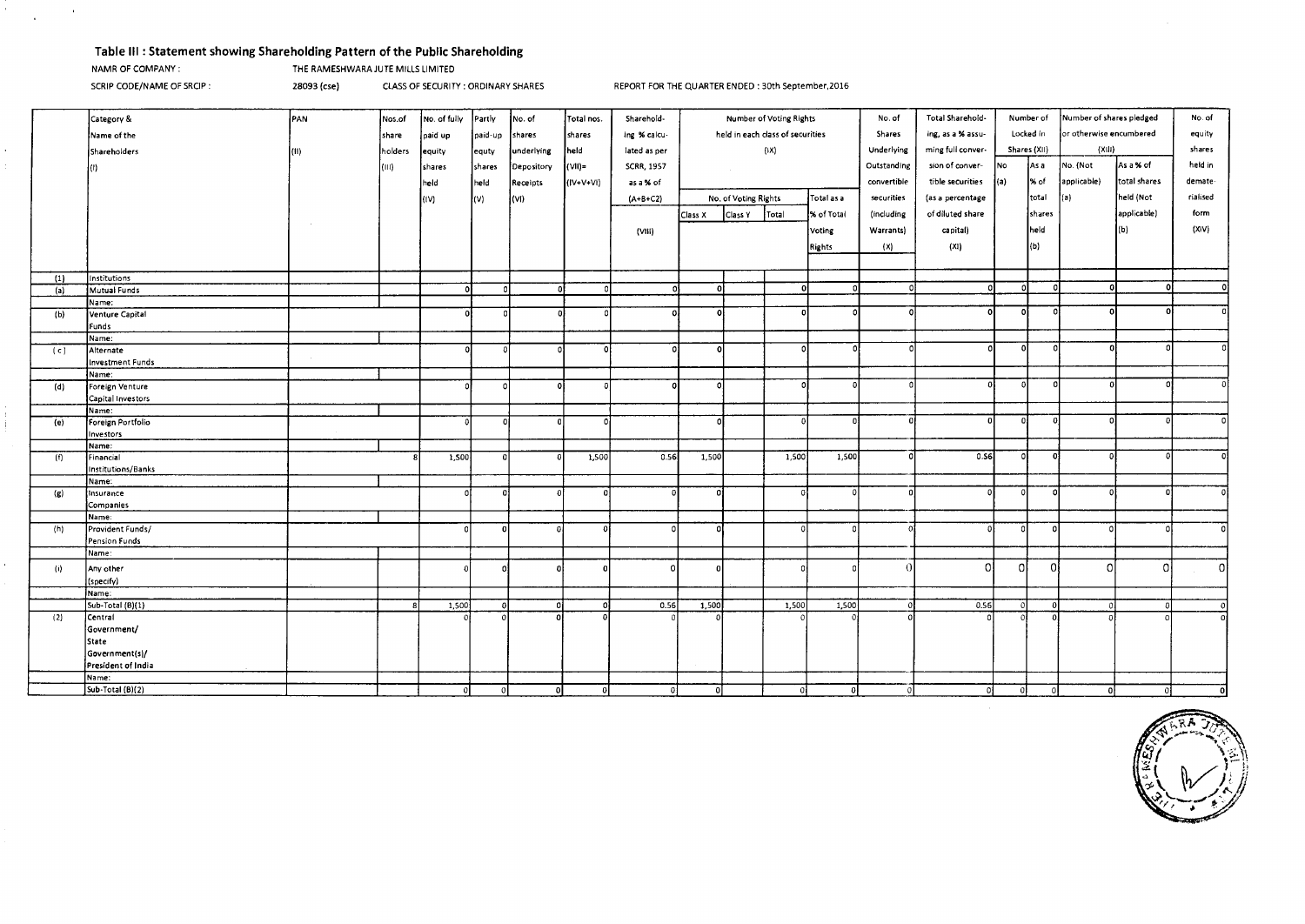| (3) | Non-Institutions                                                                                                                                                                                                     |            | 188 | 29,556   |          | 29,556   | 11.11  | 29,556   | 29,556     | 29,556   |          | 11.11    |          |            |          |          |          |
|-----|----------------------------------------------------------------------------------------------------------------------------------------------------------------------------------------------------------------------|------------|-----|----------|----------|----------|--------|----------|------------|----------|----------|----------|----------|------------|----------|----------|----------|
| (a) | individuals-                                                                                                                                                                                                         |            |     |          |          |          |        |          |            |          |          |          |          |            |          |          |          |
|     | i.Individuai                                                                                                                                                                                                         |            |     |          |          |          |        |          |            |          |          |          |          |            |          |          |          |
|     | shareholders                                                                                                                                                                                                         |            |     |          |          |          |        |          |            |          |          |          |          |            |          |          |          |
|     | hoiding nominal                                                                                                                                                                                                      |            |     |          |          |          |        |          |            |          |          |          |          |            |          |          |          |
|     | share capital upto                                                                                                                                                                                                   |            |     |          |          |          |        |          |            |          |          |          |          |            |          |          |          |
|     | Rs. 2 iakhs.                                                                                                                                                                                                         |            |     |          | $\Omega$ |          | 2.98   | 7,933    | 7,933      | 7,933    |          | 2.98     |          |            |          |          |          |
|     | Shri R.V.Raveendran & other                                                                                                                                                                                          |            |     | 7,933    |          | 7,933    |        |          |            |          |          |          |          |            |          |          |          |
|     | i. Individual                                                                                                                                                                                                        |            |     |          |          |          |        |          |            |          |          |          |          |            |          |          |          |
|     | sharehoiders                                                                                                                                                                                                         |            |     |          |          |          |        |          |            |          |          |          |          |            |          |          |          |
|     | holding nominai                                                                                                                                                                                                      |            |     |          |          |          |        |          |            |          |          |          |          |            |          |          |          |
|     | share capital in                                                                                                                                                                                                     |            |     |          |          |          |        |          |            |          |          |          |          |            |          |          |          |
|     | excess of                                                                                                                                                                                                            |            |     |          |          |          |        |          |            |          |          |          |          |            |          |          |          |
|     | Rs. 2 lakhs.                                                                                                                                                                                                         |            |     |          |          |          |        |          |            |          |          |          |          |            |          |          |          |
|     | Name:                                                                                                                                                                                                                |            |     |          |          |          |        |          |            |          | $\Omega$ | 0.       | n        | n          |          | $\Omega$ | $\Omega$ |
| (b) | NBFCs registered                                                                                                                                                                                                     |            |     |          |          |          |        |          |            |          |          |          |          |            |          |          |          |
|     | with RBI                                                                                                                                                                                                             |            |     |          |          |          |        |          |            |          |          |          |          |            |          |          |          |
|     | Name:                                                                                                                                                                                                                |            |     |          |          |          |        |          |            |          |          |          |          |            |          | $\Omega$ |          |
| O   | Employee Trusts                                                                                                                                                                                                      |            |     |          |          | $\Omega$ |        | $\Omega$ | $\sqrt{2}$ |          |          | $\Omega$ |          |            |          |          |          |
|     | Name:                                                                                                                                                                                                                |            |     |          |          |          |        |          |            |          |          |          |          |            |          |          |          |
| (d) | Overseas                                                                                                                                                                                                             |            |     |          |          |          |        |          |            |          |          |          |          |            |          |          |          |
|     | Depositories                                                                                                                                                                                                         |            |     |          |          |          |        |          |            |          |          |          |          |            |          |          |          |
|     | (holding DRs)                                                                                                                                                                                                        |            |     |          |          |          |        |          |            |          |          |          |          |            |          |          |          |
|     | (balancing figure)                                                                                                                                                                                                   |            |     |          |          |          |        |          |            |          |          |          |          |            |          |          |          |
|     | Name:                                                                                                                                                                                                                |            |     |          |          |          |        |          |            |          |          |          |          |            |          |          |          |
|     |                                                                                                                                                                                                                      |            |     |          |          |          |        |          |            |          |          |          |          |            |          |          |          |
| (e) | Any other (specify)                                                                                                                                                                                                  |            |     |          |          |          |        |          | 90,200     | 90,200   |          | 33.9     | O        |            |          |          |          |
|     | Other Bodies Corporate                                                                                                                                                                                               |            | 17  | 90,200   |          | 90,200   | 33.9   | 90,200   |            |          |          | 4.38     |          |            |          |          |          |
|     | Umang Commercial Co. Pvt. Ltd.                                                                                                                                                                                       | AAACU3731B |     | 11,667   |          | 11,667   | 4.38   | 11,667   | 11,667     | 11,667   |          | 7.73     |          |            |          |          |          |
|     | Gwalior Webbing Co. Pvt. Ltd.                                                                                                                                                                                        |            |     | 20,550   |          | 20,550   | 7.73   | 20,550   | 20,550     | 20,550   |          | 7.19     |          |            |          |          |          |
|     | <b>Birla Corporation Limited</b>                                                                                                                                                                                     |            |     | 19.133   |          | 19,133   | 7.19   | 19,133   | 19,133     | 19,133   | $\Omega$ | 12.5     | $\Omega$ | $\Omega$   |          |          |          |
|     | Punjab Produce & Trading Co. Pvt. Ltd.                                                                                                                                                                               |            |     | 33,250   |          | 33,250   | 12.5   | 33,250   | 33,250     | 33,250   |          | 0.04     | ſ.       |            |          |          |          |
|     | Non Resident Indian                                                                                                                                                                                                  |            |     | 100      |          | 100      | 0.04   | 100      | 100        | 100      | $\Omega$ | 45.04    | $\Omega$ | $\sqrt{2}$ |          |          |          |
|     | Sub-Total (B)(3)                                                                                                                                                                                                     |            | 206 | 1,19,856 |          | 1,19,856 | 45.04  | 1,19,856 | 1,19,856   | 1,19,856 |          | 45.61    | $\Omega$ | $\Omega$   | n        |          |          |
|     | Total Public Shareholding (B)= (B)(1)+(B)(2)+(B)(3)                                                                                                                                                                  |            | 214 | 1,21,356 |          | 1,21,356 | 45.61  | 1,21,356 | 1,21,356   | 1,21,356 | -0       | 100.00   | - 0      | $\Omega$   | $\Omega$ |          |          |
|     | Total (A+B)                                                                                                                                                                                                          |            | 228 | 2,66,056 |          | 2,66,056 | 100.00 | 2,66,056 | 2,66,056   | 2,66,056 | $\Omega$ |          |          |            |          |          |          |
|     | Details of Shareholders acting as persons in Concert including their Shareholding (No. and %)                                                                                                                        |            |     |          |          |          |        |          |            |          |          |          |          |            |          |          |          |
|     |                                                                                                                                                                                                                      |            |     |          |          |          |        |          |            |          |          |          |          |            |          |          |          |
|     |                                                                                                                                                                                                                      |            |     |          |          |          |        |          |            |          |          |          |          |            |          |          |          |
|     | Details of Shares which remain unclaimed may be given here along with details suich as unmber of shareholders, outstanding shares held in demat/unclaimed suspense account, voting rights which are frozen etc. N.A. |            |     |          |          |          |        |          |            |          |          |          |          |            |          |          |          |
|     | Note:                                                                                                                                                                                                                |            |     |          |          |          |        |          |            |          |          |          |          |            |          |          |          |

 $\sim$ 

(1) PAN would not be displayed on webhsite of Stock Exchange(s).

A.

 $\frac{1}{2}$ 

 $\bar{a}$ 

 $\ket{\text{c}}$  The above format needs to be disclosed along with the name of following persons; Institutions / Non Institutions holding more than 1% of total number of shares.

(3) W.r.t. the information pertaining to Depository Receipts, the same may be disclosed in the respective columns to the extent information available and the balance to be disclosed as held by custodian.